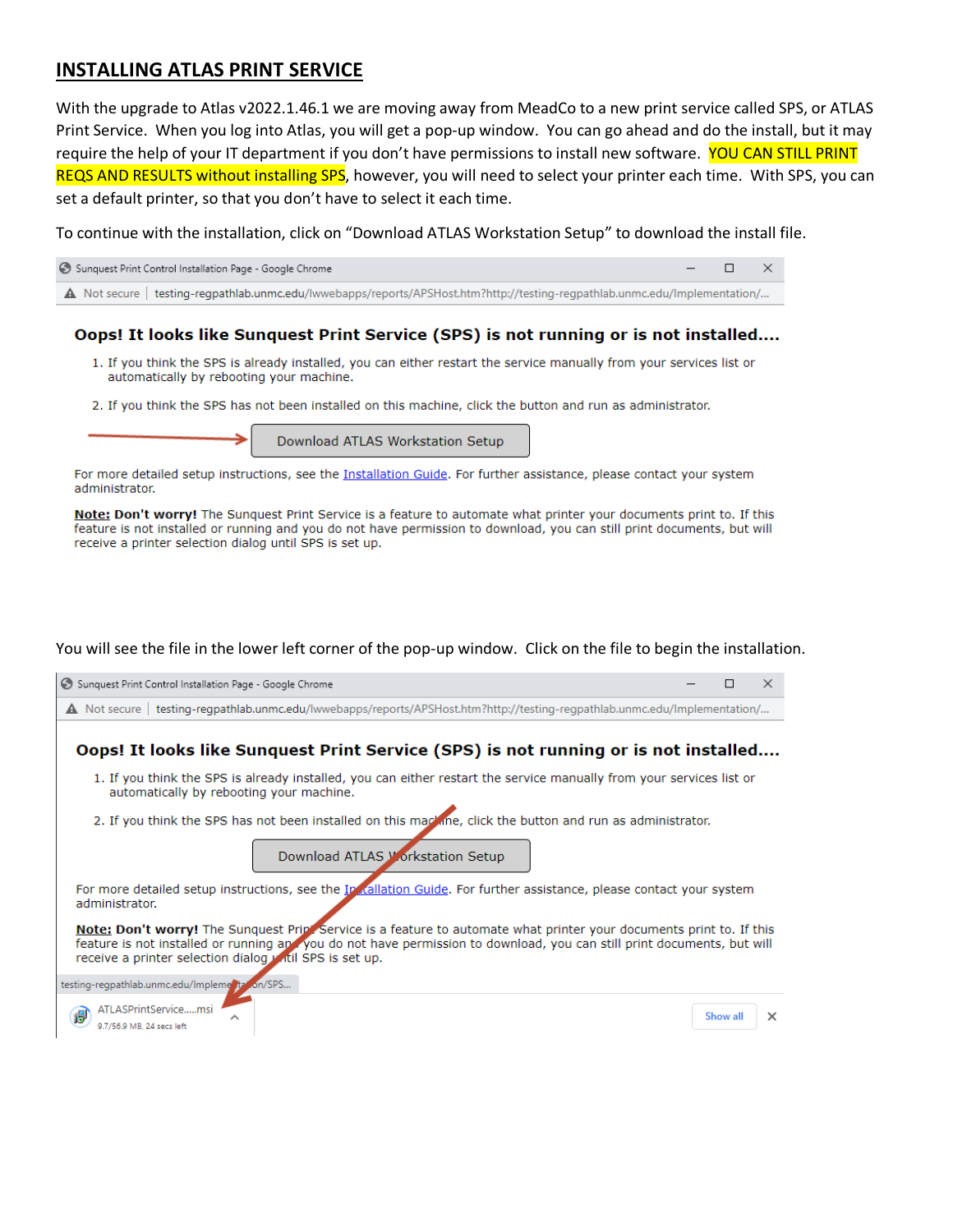The setup Wizard will come up. Click on "Next".

| ATLAS Print Service Setup |                                                                                                                                      |        | × |
|---------------------------|--------------------------------------------------------------------------------------------------------------------------------------|--------|---|
|                           | Welcome to the ATLAS Print Service<br><b>Setup Wizard</b>                                                                            |        |   |
|                           | The Setup Wizard will install ATLAS Print Service on your<br>computer. Click Next to continue or Cancel to exit the Setup<br>Wizard. |        |   |
|                           |                                                                                                                                      |        |   |
|                           | <b>Back</b><br>Next                                                                                                                  | Cancel |   |

The ATLAS Print Service Setup window will come up next. For the Product URL. Enter https://regpathlab.unmc.edu

Then click on "Install".

| ATLAS Print Service Setup       |                                                                                   | $\times$ |
|---------------------------------|-----------------------------------------------------------------------------------|----------|
| Add or modify service settings: |                                                                                   |          |
| Service Name                    | <b>ATLASPrintService</b>                                                          |          |
| <b>Product URL</b>              | https://regpathlab.unmc.edu<br>Note: Please input the base URL to the environment |          |
|                                 | (ex. https://live.env.com).                                                       |          |
| Port                            | 50001                                                                             |          |
| Install Directory               | C: \Program Files (x86)\Atlas\ATLAS Print Service                                 |          |
|                                 | Change                                                                            |          |
|                                 | <b>Back</b><br>Install                                                            | Cancel   |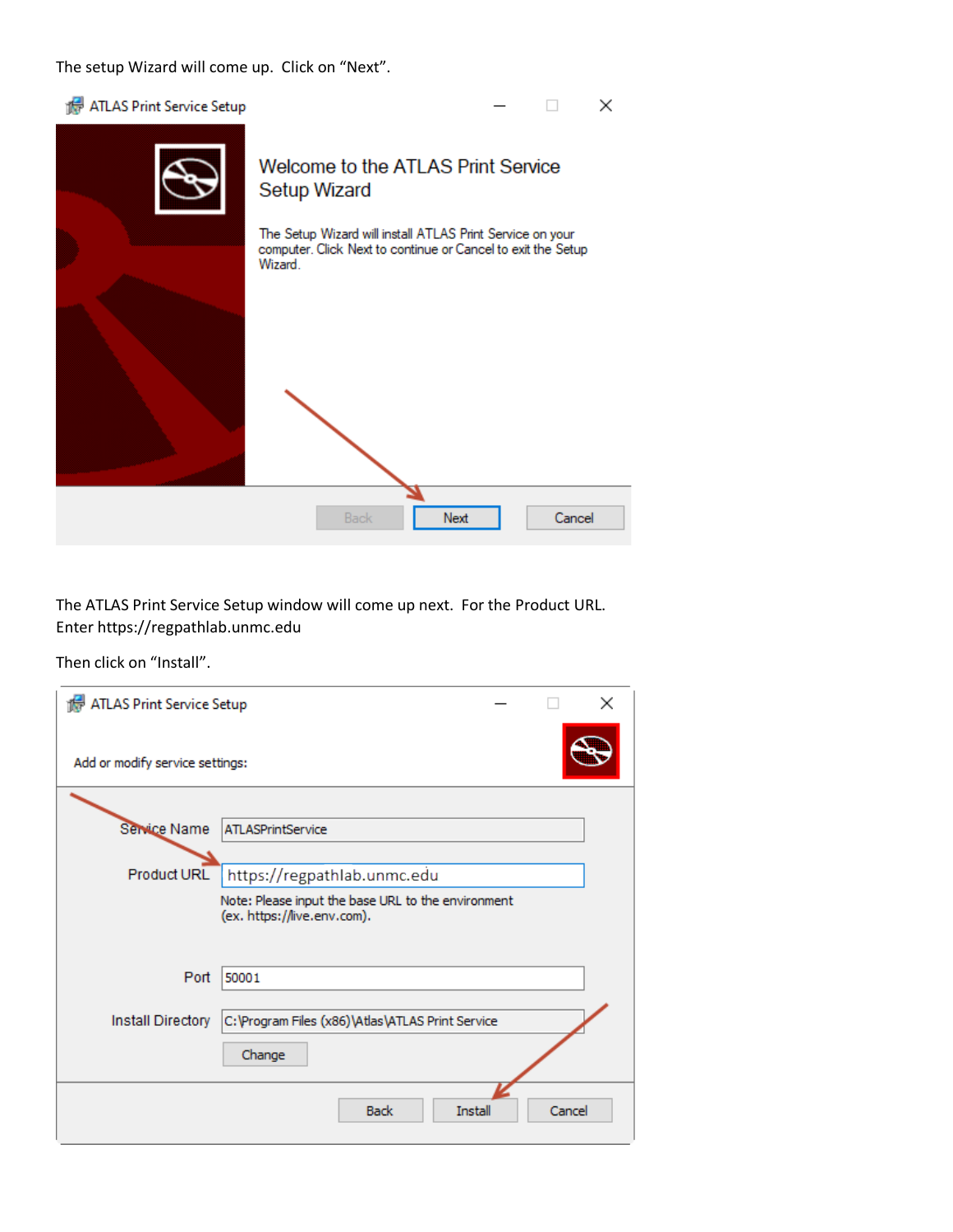Click on "Yes" to allow the app to install.



When the Select Default Configurations box comes up. Click on the dropdown menu for Default Printer. It should contain a list of printers where you can choose your default printer. After setting the default printer, click on "Next".

| ATLAS Print Service Setup            |                                                      |               | × |
|--------------------------------------|------------------------------------------------------|---------------|---|
| <b>Select Default Configurations</b> |                                                      |               |   |
| Default Printer                      |                                                      |               |   |
| Default PDF Directory                | C:\Program Files (x86)\Atlas\ATLAS Print Service\PDF | <b>Browse</b> |   |
|                                      |                                                      |               |   |
|                                      | Next<br><b>Back</b>                                  | Cancel        |   |

Another window will come up to allow you to choose an alternate printer. You can go ahead and select one, or go past that.